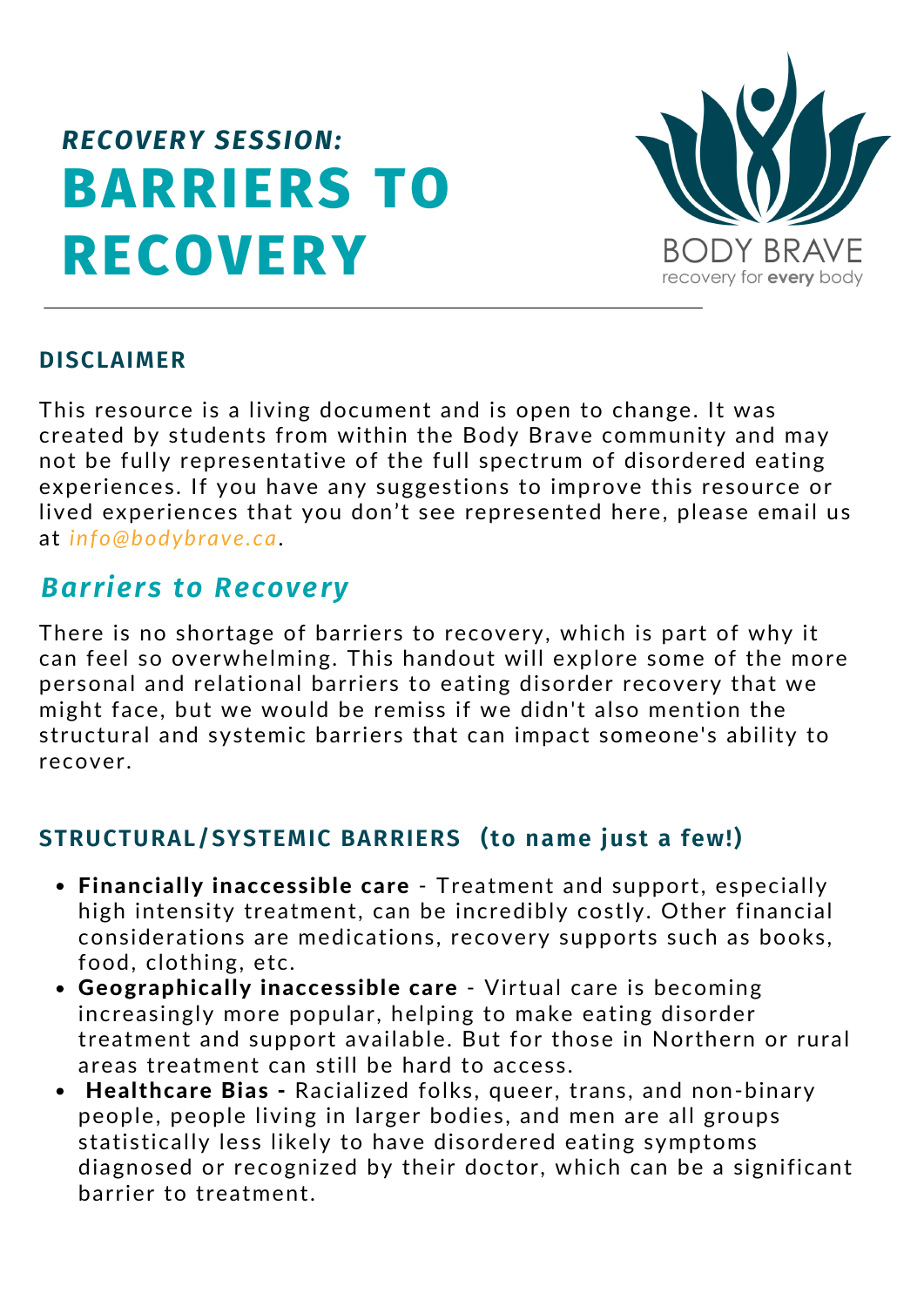

## **BARRIERS TO RECOVERY**

The first step of overcoming a barrier is to first be able to recognize it, name it, and acknowledge it. We are going to go through a few of the most common barriers to eating disorder recovery that someone might experience.

### *Feeling that Recovery Isn't Necessary*

One of the biggest barriers someone might face when thinking about eating disorder recovery is not knowing or believing that anything is wrong. When facing this barrier someone might think that they don't need to recover, that they are not 'sick enough' for additional support or they are unwilling to admit anything is wrong.

If this is feeling like a barrier to thinking about recovery for you it's important to be intentional and honest with yourself, and really take an inventory of your disordered behaviours and how they are affecting your life, your physical health, your relationships, your sense of self, your ability to function, and your ability to live a life that truly reflects your values. This can be hard, and it's not something that you can work through quickly. Take time and be honest with yourself, do not romanticize your disordered behaviours or the effects of them.

### *Equating Recovery to Failure*

Because of the rigid belief structures that often maintain an eating disorder (perfectionistic thinking, harsh rules, black and white thinking, etc.) the principals of recovery (moderation, self kindness, etc.) can seem inherently wrong to someone with an eating disorder. When you are in the eating disorder mindset, recovery feels like defeat, it can feel like failure. Of course, recovery is not failure. But the eating disorder voice is not one to go quietly in the night. Your eating disorder can be loud and persistent and work to convince you that anything that does not serve the eating disorder is a waste.

If this is feeling like a barrier for you, know that you are not alone. One way you can work to overcome this barrier is to first just begin to recognize when those 'recovery is failure' thoughts creep in, take a moment, and breathe. Acknowledge that it's happening and call it what it is, your eating disorder voice not your authentic voice. Growing your authentic voice to be louder than your eating disorder voice takes time, it's like a muscle that you have to strengthen by using it more and more as you are able. Be patient with yourself through this process, and know that there is going to be a day when recovery feels like a triumph.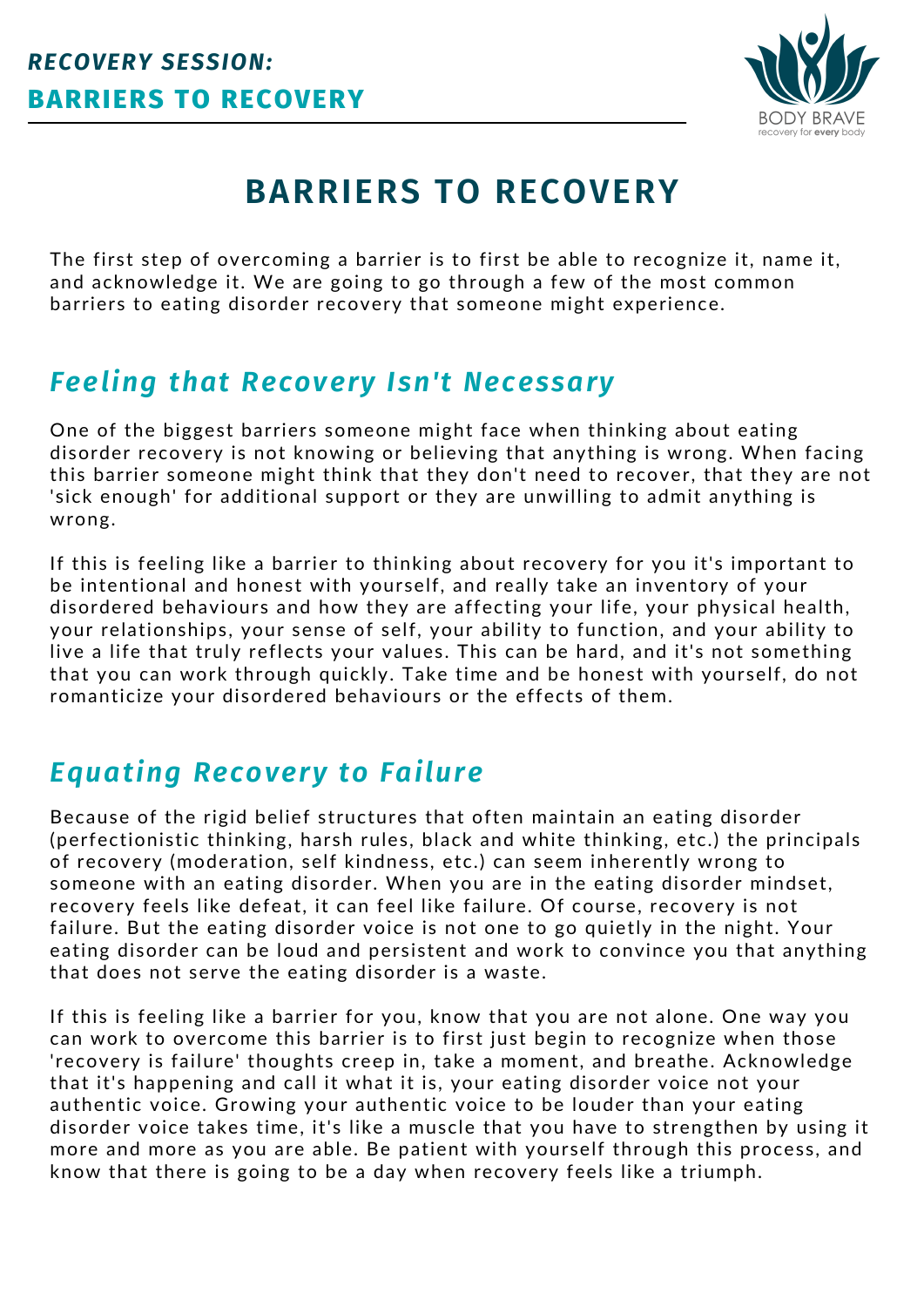

### *Not Feeling Ready to Recovery*

Overcoming an eating disorder is about more than giving up unhealthy eating behaviours. It is also about rediscovering who you are beyond your eating habits, weight, and body image. Oftentimes at some point of struggling with disordered eating, your sickness becomes your truth, it becomes a part of your identity. This is partly why feeling 'ready' to recover can feel so completely inaccessible, because it's like trying to conceptualize abandoning a part of ourselves that has served a purpose and kept us safe.

Coming up against this barrier is hard, and it's takes time and intention in working to redefine ourselves without eating disorder behaviours to begin to move past it. Letting go of what is familiar can be really scary. We might be fearful of who we are without disordered eating, feel angry that we have to change. We are forced to ask ourselves the question, "Who am I without disordered eating?". And we then have to go out and find the answer to that question day by day, action by action.

## *Feelings of Shame*

Shame can feel similar to guilt, but they are two different sensations:

- Guilt is a feeling you get when you did something wrong, or perceived you did something wrong.
- Shame is a feeling that your whole self is wrong, and it may not be related to a specific behaviour or event.

The experience of shame—a feeling of being unworthy, bad, or wrong—can be extremely uncomfortable. Shame has the potential to change the way we see ourselves and may lead to long-lasting personal and interpersonal difficulties. We may feel shameful for our disordered eating behaviours, for our "inability" to recover, for the way our relationships have suffered, for the person we feel we have become. For people struggling with disordered eating, you may not be able to actually pinpoint any exact reason for shame you feel, you just know it's there.

Shame makes us direct our focus inward and view our entire self in a negative light. If you believe shame is acting as a barrier for you in your eating disorder recovery there are a few starting points you could try: challenging the critical voice (the voice that says you are shameful or validates feelings of shame), inviting more compassionate voices into your space (this could be you working to offer yourself more self-compassion, or talking to a loved one who can offer that compassion).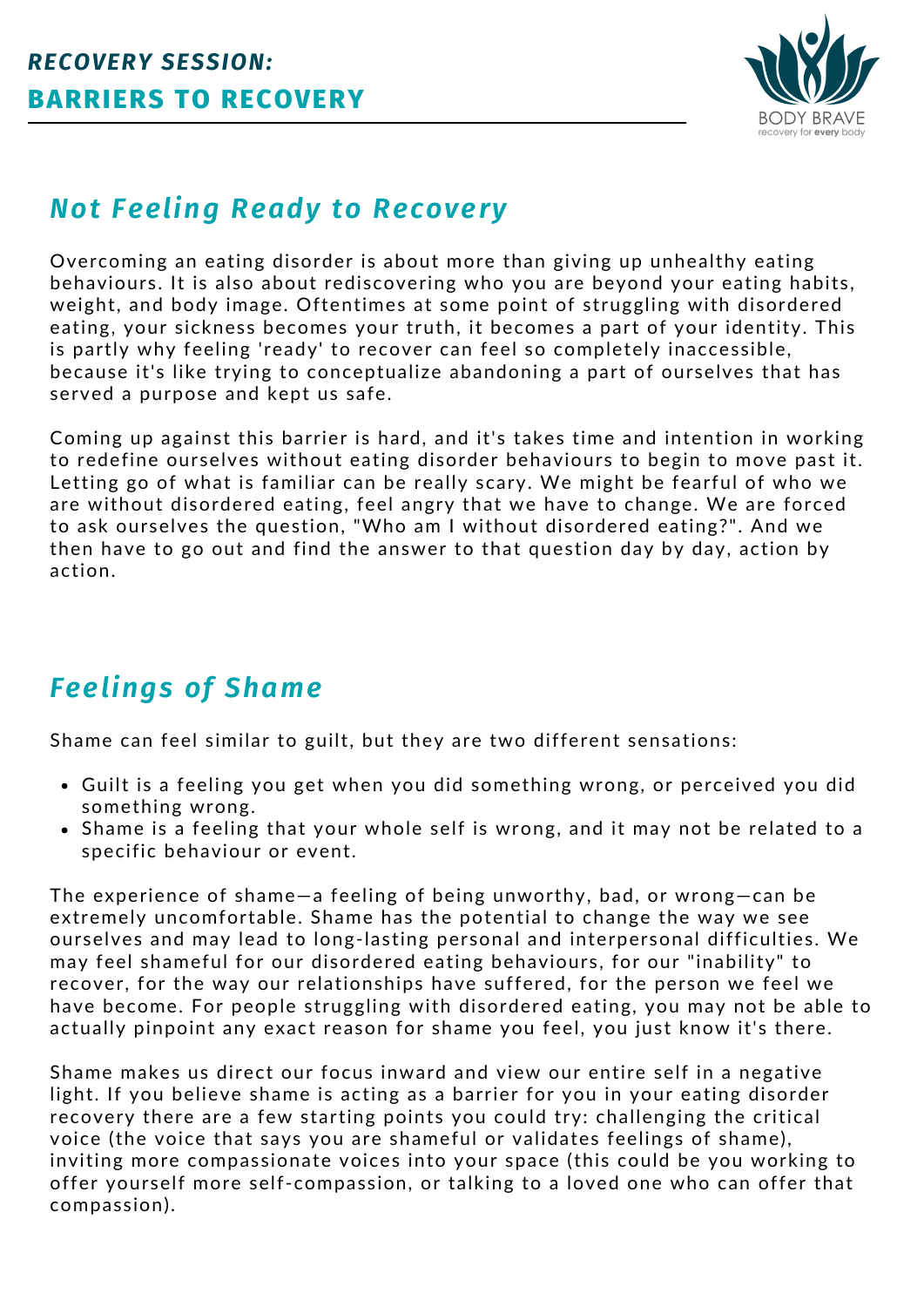

## *Lack of Social Support*

Social isolation is a common consequence of disordered eating. Having even one safe and supportive relationship can be incredibly powerful for someone starting or navigating recovery. Because eating disorders and disordered eating are so widely misunderstood, trying to talk to others and be understood can actually be incredible alienating no matter how much we want to connect with others. Stigma related to attention seeking, being seen as personally responsible for the illness and recovery, and a sense of being treated negatively, can all hinder someone when seeking support.

When facing the barrier of lack of social support it can be hard to know where to start. Surrounding yourself with the people or things in your life that already make you feel positive in your day-to-day is a great start to identifying areas you can rely on for support when you're struggling. Finding the right people and slowly starting to let them in requires self-awareness and vulnerability, neither of which are easy. Start with trying to put energy and effort into existing positive and safe relationships, and continue to build your willingness and ability to acknowledge and recognize your feelings and needs. When you are ready you could start to explore how to communicate those feelings and needs with others.

> just, listen okay? nothing's gonna change no one's gonna fix you the only way you're going to get better is if *you* do it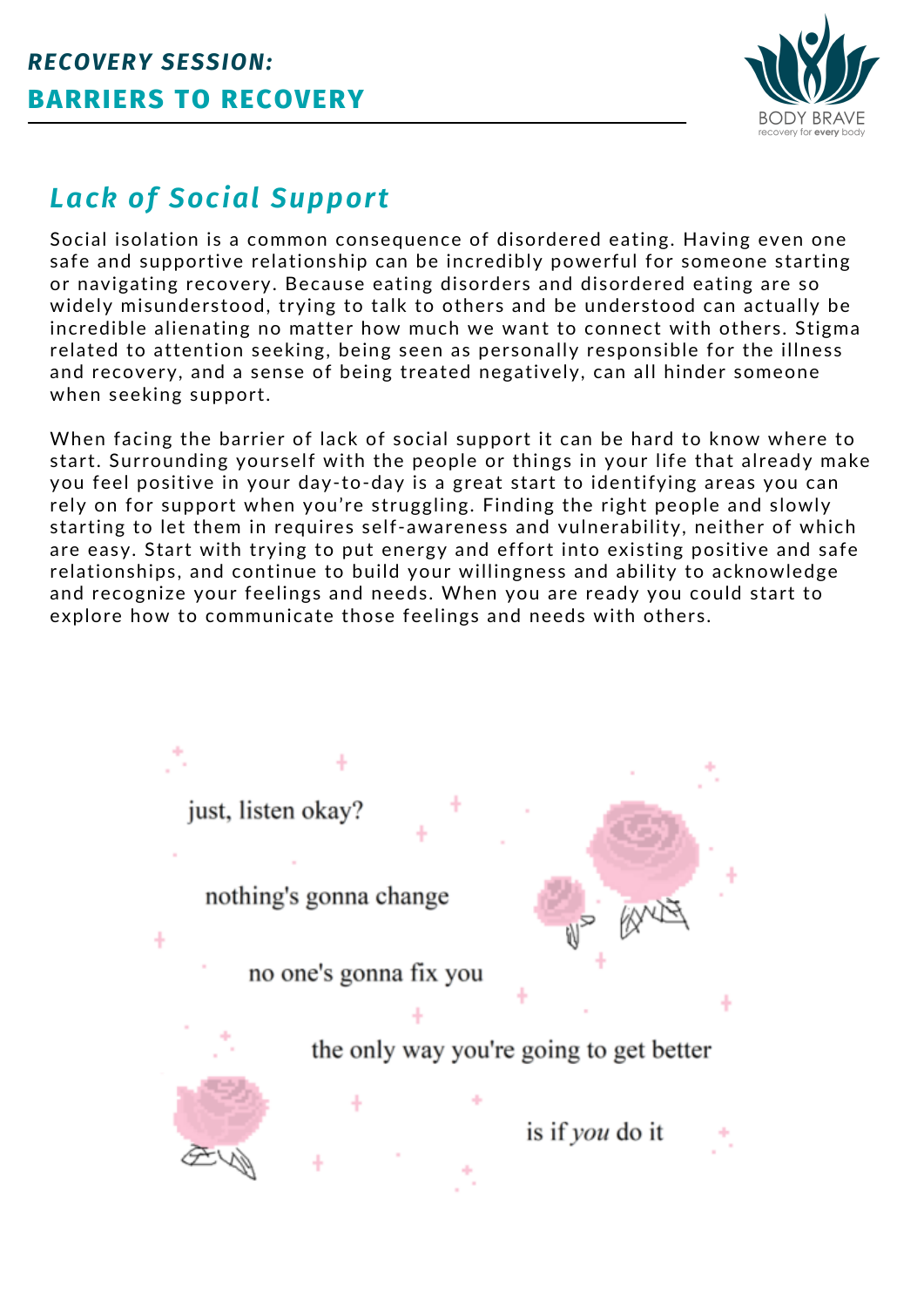

#### *Take some time to reflect:*

*What barriers do you think are keeping you from trying to recover or committing to recovery? What are the emotions behind the barriers?*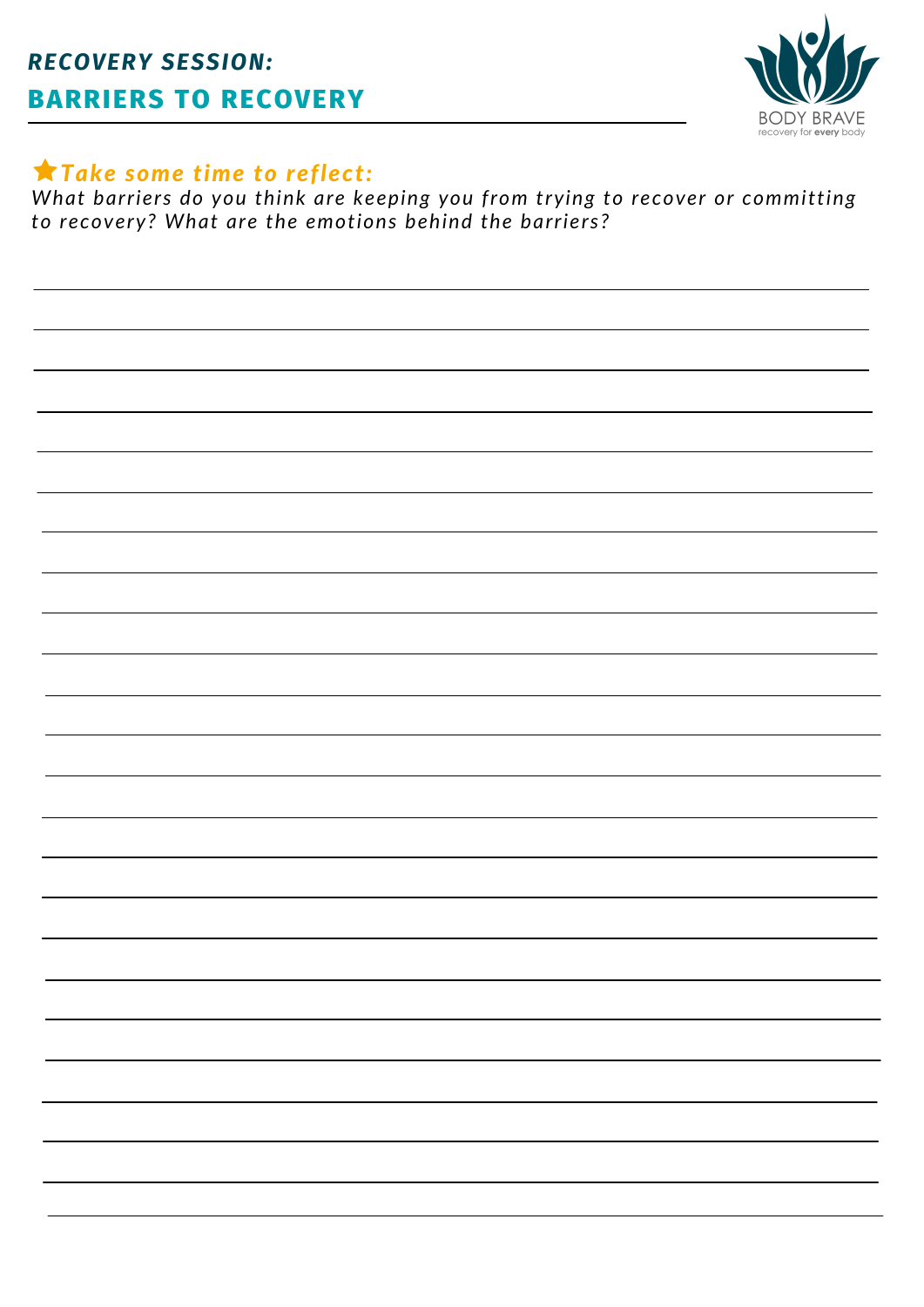

## **AFFIRMATIONS**

"There is nothing special about my eating disorder that means I cannot recover."

"There is more to my identity than an eating disorder."

"The coping mechanisms that help keep me safe are valid and deserve respect. And I can work to develop new ones."

"I give myself permission to begin again."

"I am allowed to stand up for myself, including against my own mind sometimes."

"Today I take responsibility for my own recovery."

"The process of recovery may be an epic one, but it's worth it and I know it."

"Today I choose things that strengthen my recovery."

"I am willing to take positive action today."

"I will make and keep promises to myself. I will regain trust in myself. I will repair my confidence."

"I've survived losses that were supposed to finish me. As I continue to be challenged I discover the strength within me is powerful enough to overcome any obstacle."

"I will accept myself at this moment, and keep moving forward."

"I deserve to dream about things beyond my eating disorder."

"The voice of my eating disorder does not represent how I feel about myself."

"I am open to positive changes in my life today."

"Health and happiness are a lifestyle I cultivate as I free myself from my disordered eating patterns."

"I cannot climb uphill by thinking downhill thoughts."

"I accept only thoughts that support me and make me feel good."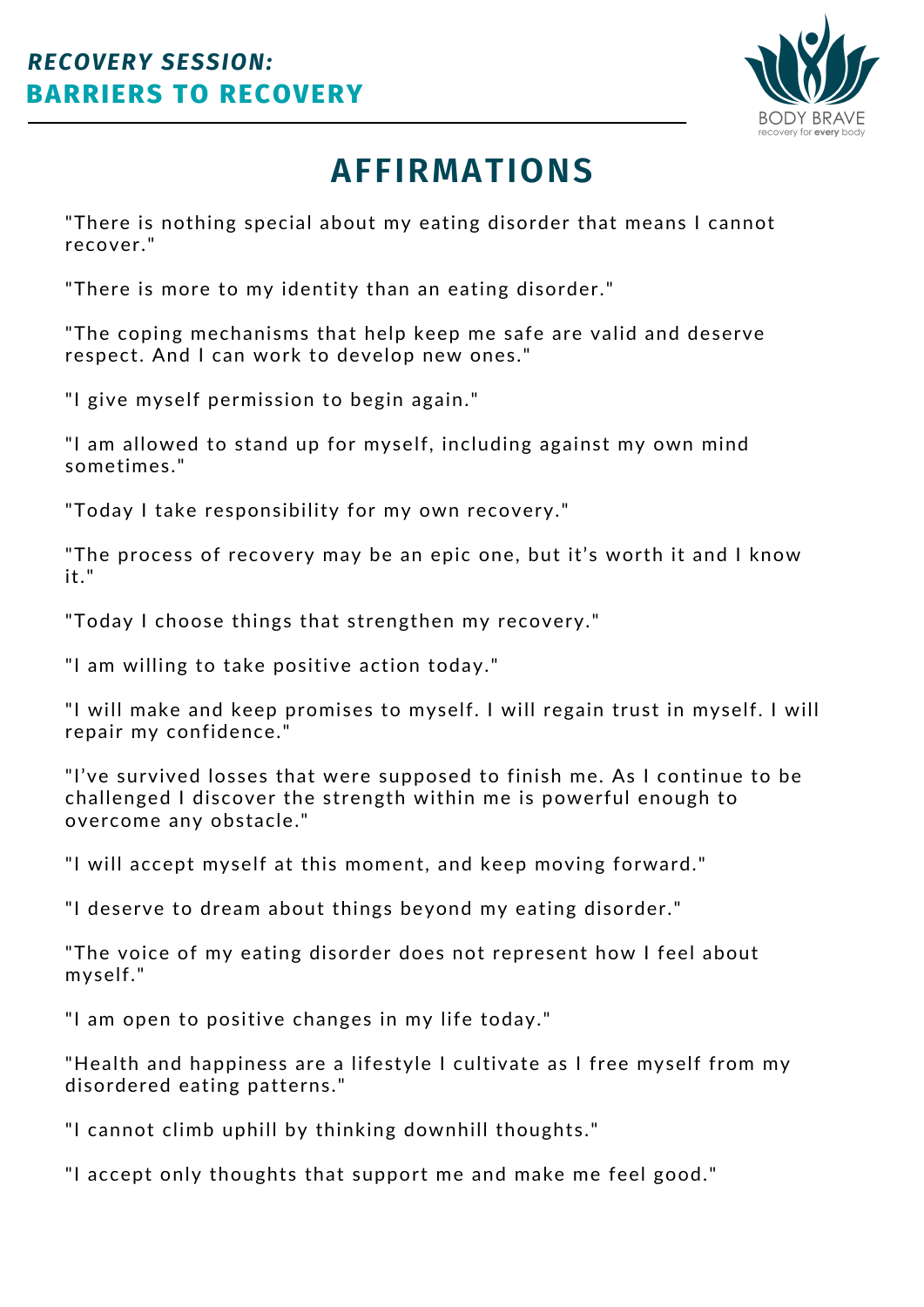

## **JOURNAL PROMPTS**

Journalling is a great way to check-in with yourself, and explore your thoughts and feelings in a tangible way. Even writing jot notes can be a powerful tool. Choose a prompt below to reflect on, maybe you choose one, or choose to do one a day. You can set a timer for 3-5 minutes, or write for as long as you need.

- What is one thing that makes you feel excited for recovery? Write about it in detail.
- What is something you wish had known about recovery? What would you tell someone who is thinking about recovery?
- What difficult thoughts or emotions come up most frequently for you?
- When you are having a good day complete the prompt: I deserve to feel happy because...
- What parts of your eating disorder/disordered eating behaviours do not align with your values?
- What is a manageable goal you want to accomplish within the next five years?
- What do you fear most? Have your fears changed throughout life?
- What parts of daily life cause stress, frustration, or sadness? What can you do to change those experiences?
- Explore an opinion about yourself that you held in the past but have since questioned or changed. What led you to change that opinion?
- What are three self-defeating thoughts that show up in your self-talk? How can you reframe them to encourage yourself instead?
- What go-to coping strategies help you get through moments of emotional or physical pain? Are these strategies you would be willing to carry through the rest of your life?